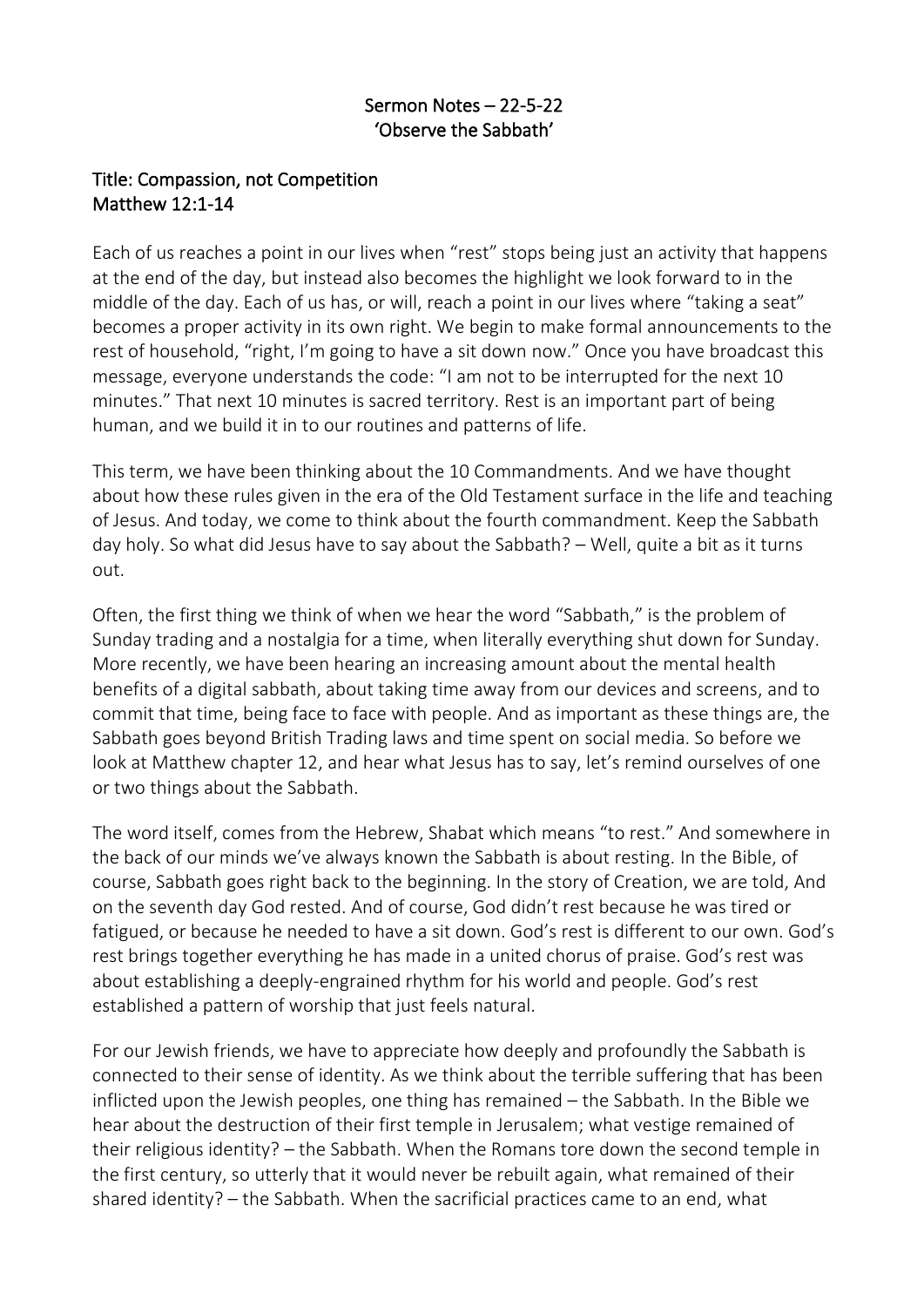continued? – the Sabbath. The Sabbath endures, because it is the heartbeat, the very rhythm which God placed in the heart of his world and his people.

But here is where things get complicated. Have you ever noticed that one of the peculiar things about human nature, is that we tend to take what is precious and place it out of reach? We want to be protective of what's precious, but we can get it so wrong. As an example, a couple of Christmases ago, we were given a family project. It was an enormous Lego set, a special anniversary edition Batmobile. But the problem was, it was so big, so expensive, and so fiddly, that the first thing we decided to do was to exclude the children. It was so special, we put it out of their reach. And because Anna thinks instruction manuals are optional, it was decided that I should become sole engineer. This model was so "special," that Anna was next to be excluded. Now that the model is finished, it sits gathering dust on a bookcase in the living room.

Now let's return to the Sabbath. This natural rhythm of the universe was so holy, that it was decided that certain rules should be put around it to safeguard it. It was placed out of reach, buried by rules and regulations to monitor correct observance. And in due course, 39 areas about right religious observance of the Sabbath were drawn up. Rules were drawn up which restricted what you could do on the Sabbath: rules about carrying, burning, extinguishing, finishing, writing, erasing, cooking, washing, sewing, tearing, knotting, untying, shaping, ploughing, planting, reaping, harvesting, threshing, winnowing, selecting, sifting, grinding, kneading, combing, spinning, dyeing, chain-stitching, warping, weaving, unravelling, building, demolishing, trapping, shearing, slaughtering, skinning, smoothing, marking. (phew!)

What was precious was placed out of reach. So the Sabbath in the time of Jesus, certainly for the leading religious scholars at the time - the Pharisees - had become a matter of monitoring and policing. God's heartbeat for the world and his people had been muffled by layers and layers of red tape. The Sabbath had become a minefield for the everyday person who wished to honour God, and a competition for the religious.

And now we turn to Matthew's gospel.

*At that time Jesus went through the grainfields on the Sabbath. His disciples were hungry and began to pick some heads of grain and eat them.<sup>2</sup>When the Pharisees saw this, they said to him, "Look! Your disciples are doing what is unlawful on the Sabbath."*

*<sup>3</sup>He answered, "Haven't you read what David did when he and his companions were hungry? <sup>4</sup>He entered the house of God, and he and his companions ate the consecrated bread—which was not lawful for them to do, but only for the priests. <sup>5</sup>Or haven't you read in the Law that the priests on Sabbath duty in the temple desecrate the Sabbath and yet are innocent?<sup>6</sup> I tell you that something greater than the temple is here. <sup>7</sup> If you had known what these words mean, 'I desire mercy, not sacrifice,'[a] you would not have condemned the innocent. <sup>8</sup> For the Son of Man is Lord of the Sabbath."*